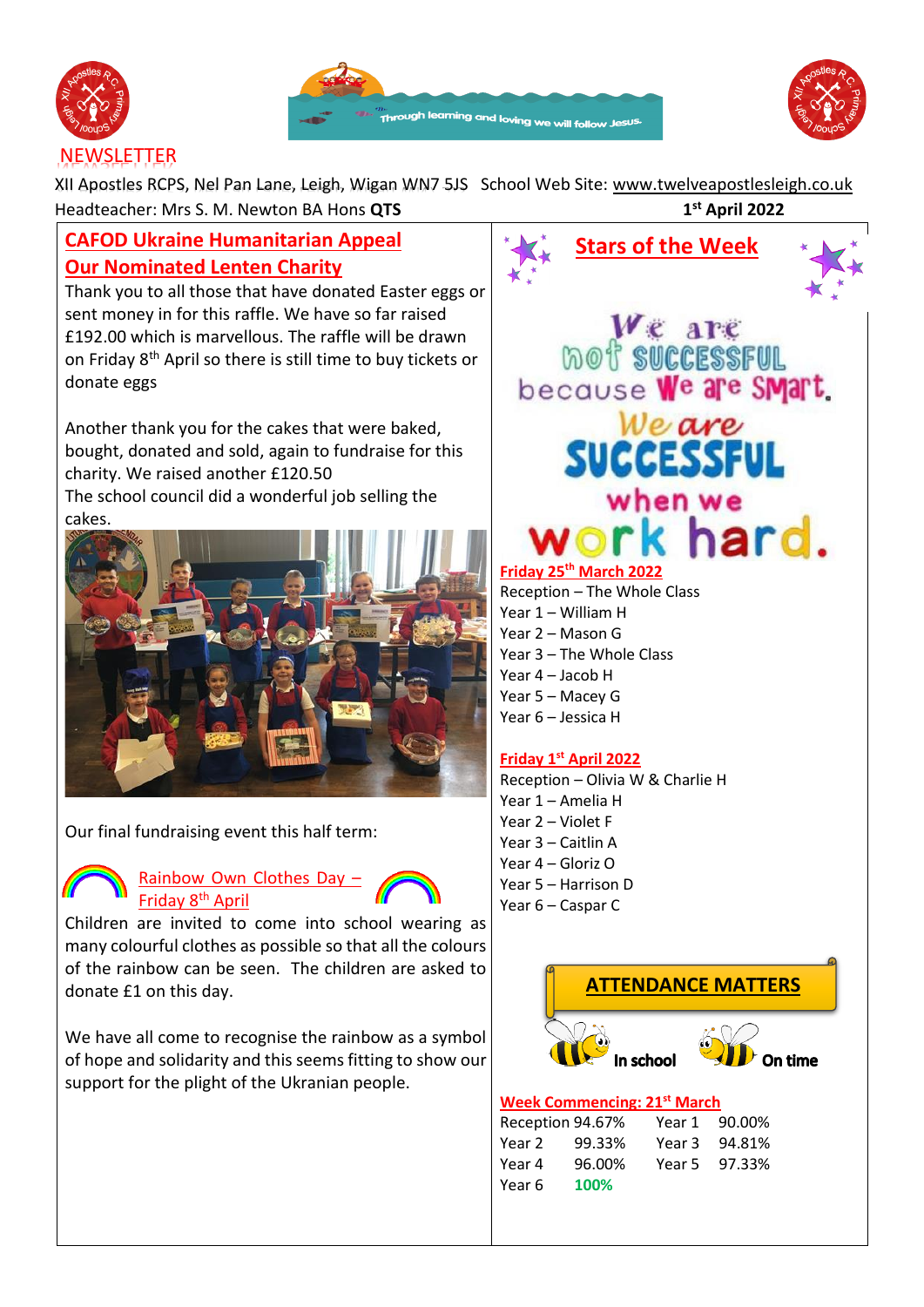# **A Prayer for Ukraine**

Throughout school the children have been writing their own prayers, hanging them on prayer trees and writing them on ribbon to hang around school.



#### Loving God,

leaders,

We pray for the people of Ukraine,

for all those suffering or afraid,

that you will be close to them and protect them. We pray for world



for compassion, strength and wisdom to guide their choices.

We pray for the world

that in this moment of crisis,

we may reach out in solidarity

to our brothers and sisters in need.

May we walk in your ways

so that peace and justice

become a reality for the people of Ukraine and for all the world.

## Amen.



# **Parents/Carers Evening**

All parents/carers will now have received an electronic booking form so that they can select a time they would like to meet with the teacher to discuss their child's progress. Miss Grundy has sent out a letter with instructions on how to book.

#### **Week Commencing: 28th March**

| Reception 89.92% |        |  | Year 1 94.17% |  |
|------------------|--------|--|---------------|--|
| Year 2           | 94.92% |  | Year 3 89.72% |  |
| Year 4           | 97.50% |  | Year 5 97.90% |  |
| Year 6           | 100%   |  |               |  |
|                  |        |  |               |  |



**Congratulations**

**Year 6**

#### **Sports Update**



Our rugby and football teams have once again showed excellent attitudes and team-work over the past 2 weeks. Mr Ahmed and Mr Maj have praised the Teams for excellent performance Rugby:

Last Friday, 25<sup>th</sup> March, the team celebrated with a win 46-28 against St Johns and **Alfie G** was player of the match.

The previous week despite the teams best efforts they suffered a defeat against Lowton St Mary's and **Oscar G** was Player of the Match.

The football team also played really well but unfortunately lost 4-2. **Harry P** was player of the match and scored both goals.

Well done to all our children who played!

# **Scarlet Fever**

You may have read that there has been an outbreak of Scarlet fever in a very small number of Wigan schools and parents and carers are urged to be vigilant and look out for symptoms.

# **The NHS guidance is:**

- The first signs of scarlet fever can be flu-like symptoms, including a high temperature, a sore throat and swollen neck glands (a large lump on the side of your neck)
- A rash appears 12 to 48 hours later. It looks looks like small, raised bumps and starts on the chest and tummy, then spreads. The rash makes your skin feel rough, like sandpaper
- On white skin the rash looks pink or red. It may be harder to see on brown and black skin, but you can still feel it.
- A white coating also appears on the tongue. This peels, leaving the tongue red, swollen and covered in little bumps (called "strawberry tongue")
- The rash does not appear on the face, but the cheeks can look red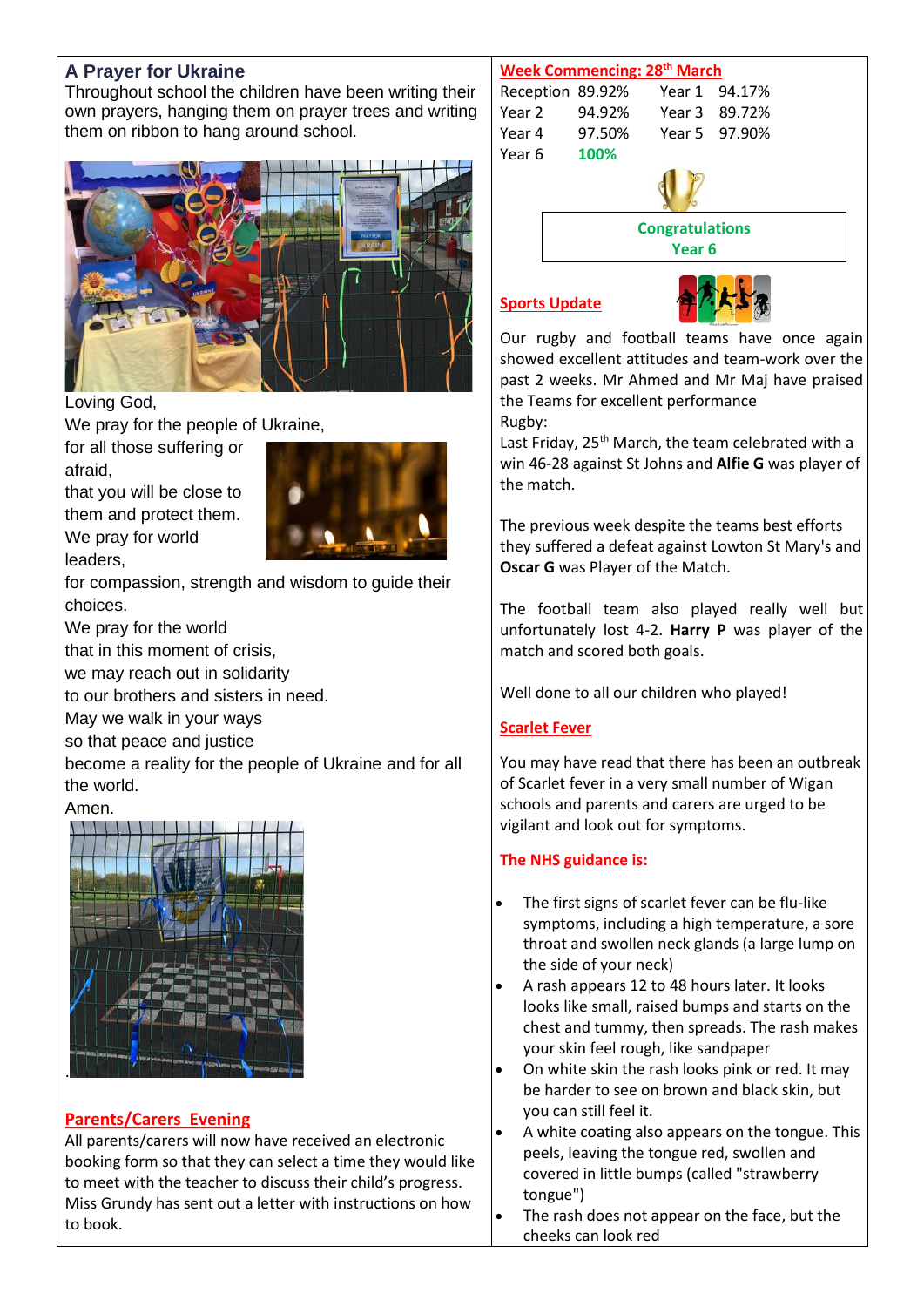| PLEASE NOTE: All appointments are booked on a first come<br>first serve basis and you must select whether you want a<br>face-to-face OR video appointment.                                                                                                                                                                                                                                         | The symptoms are the same for children and<br>$\bullet$<br>adults, although scarlet fever is less common in<br>adults                                                                                                                                                                                         |  |
|----------------------------------------------------------------------------------------------------------------------------------------------------------------------------------------------------------------------------------------------------------------------------------------------------------------------------------------------------------------------------------------------------|---------------------------------------------------------------------------------------------------------------------------------------------------------------------------------------------------------------------------------------------------------------------------------------------------------------|--|
| The transmission of COVID is particularly high at the<br>moment and therefore we have to mitigate the risk by<br>reducing the footfall in school thus have offered 2<br>alternatives and have had to stagger the parents' evenings.<br>We ask that you arrive at the appointment time.<br>There will be provision in the hall for your child to wait if you<br>choose a face-to-face consultation. | It is important to take antibiotics, as instructed by<br>your GP, to minimise the risk of complications. It is<br>important that parents/carers are aware of the<br>symptoms of scarlet fever and to call their GP or<br>NHS 111 for further advice or assessment if they<br>think their child might have it. |  |
| Please be mindful that this is a trial this term so bear with<br>us. Also we would welcome feedback from parents with<br>regard to your preference face-to-face or video<br>consultation.                                                                                                                                                                                                          | To limit the spread of scarlet fever it is important to<br>practice good hygiene by washing hands with warm<br>water and soap, not sharing drinking glasses or<br>utensils, and covering the nose and mouth when<br>coughing or sneezing.                                                                     |  |
| Tuesday 5 <sup>th</sup> April @ 3.30-5.30 pm                                                                                                                                                                                                                                                                                                                                                       | <b>Toast and Milk Money</b>                                                                                                                                                                                                                                                                                   |  |
| Face to Face Meeting Reception and Year 5<br>Video Consultation Year 1 and Year 3<br>Wednesday $6^{th}$ April @ 3.30-5.30 pm<br>Face to Face Year 2 and Year 4<br>Video Consultation Reception and Year 5                                                                                                                                                                                          | If you wish for your child to have toast and or milk<br>next half term, please can you send in the money<br>before we break up. Please remember this is made<br>to order but all children have a free bagel before<br>school and free fruit in the afternoon.                                                 |  |
| Thursday 7 <sup>th</sup> April @ 3.30-5.30 pm<br>Face to Face Year 1 and Year 3                                                                                                                                                                                                                                                                                                                    | Many thanks.                                                                                                                                                                                                                                                                                                  |  |
| Video Consultation Year 2 and Year 4                                                                                                                                                                                                                                                                                                                                                               | £3 for toast<br>£6 milk                                                                                                                                                                                                                                                                                       |  |
| Please note there will be no after school                                                                                                                                                                                                                                                                                                                                                          | £9 toast and milk                                                                                                                                                                                                                                                                                             |  |
| sports clubs - week beginning 4 <sup>th</sup> April or                                                                                                                                                                                                                                                                                                                                             | Children in Reception are provided with milk<br>free of charge.                                                                                                                                                                                                                                               |  |
| Choir, apart from a rugby match which is                                                                                                                                                                                                                                                                                                                                                           |                                                                                                                                                                                                                                                                                                               |  |
| taking place on Monday 4 <sup>th</sup> April after                                                                                                                                                                                                                                                                                                                                                 | <b>Dressing Up Costumes</b>                                                                                                                                                                                                                                                                                   |  |
| school.                                                                                                                                                                                                                                                                                                                                                                                            | If your child has any dressing up costumes at home<br>that they have grown out of please can you consider<br>donating these to school for our dressing up boxes in                                                                                                                                            |  |
| Year 5 Easter Assembly on Wednesday 13 <sup>th</sup> April at 9.00 am                                                                                                                                                                                                                                                                                                                              | Reception and year 1.                                                                                                                                                                                                                                                                                         |  |
| Mrs Marsden and the children in Year 5 would like to invite<br>parents and carers to join them for this special assembly.                                                                                                                                                                                                                                                                          | Many thanks.                                                                                                                                                                                                                                                                                                  |  |
|                                                                                                                                                                                                                                                                                                                                                                                                    |                                                                                                                                                                                                                                                                                                               |  |
| The Easter Story                                                                                                                                                                                                                                                                                                                                                                                   | <b>Goodbye and Good Luck</b><br>Sadly, today we say goodbye to our Pastoral Mentor                                                                                                                                                                                                                            |  |
|                                                                                                                                                                                                                                                                                                                                                                                                    | Mrs Nelson.                                                                                                                                                                                                                                                                                                   |  |

Mrs Nelson has been with us for over 4 years and has been a highly valued member of staff. We all want to thank her for all she has done during her time at Twelve Apostles to support our children and families. She will certainly be missed and we all wish her well as she starts the next chapter of her career.

# **Easter Holiday**

**We break up on Wednesday 13th April and return to school on Monday 25th April**